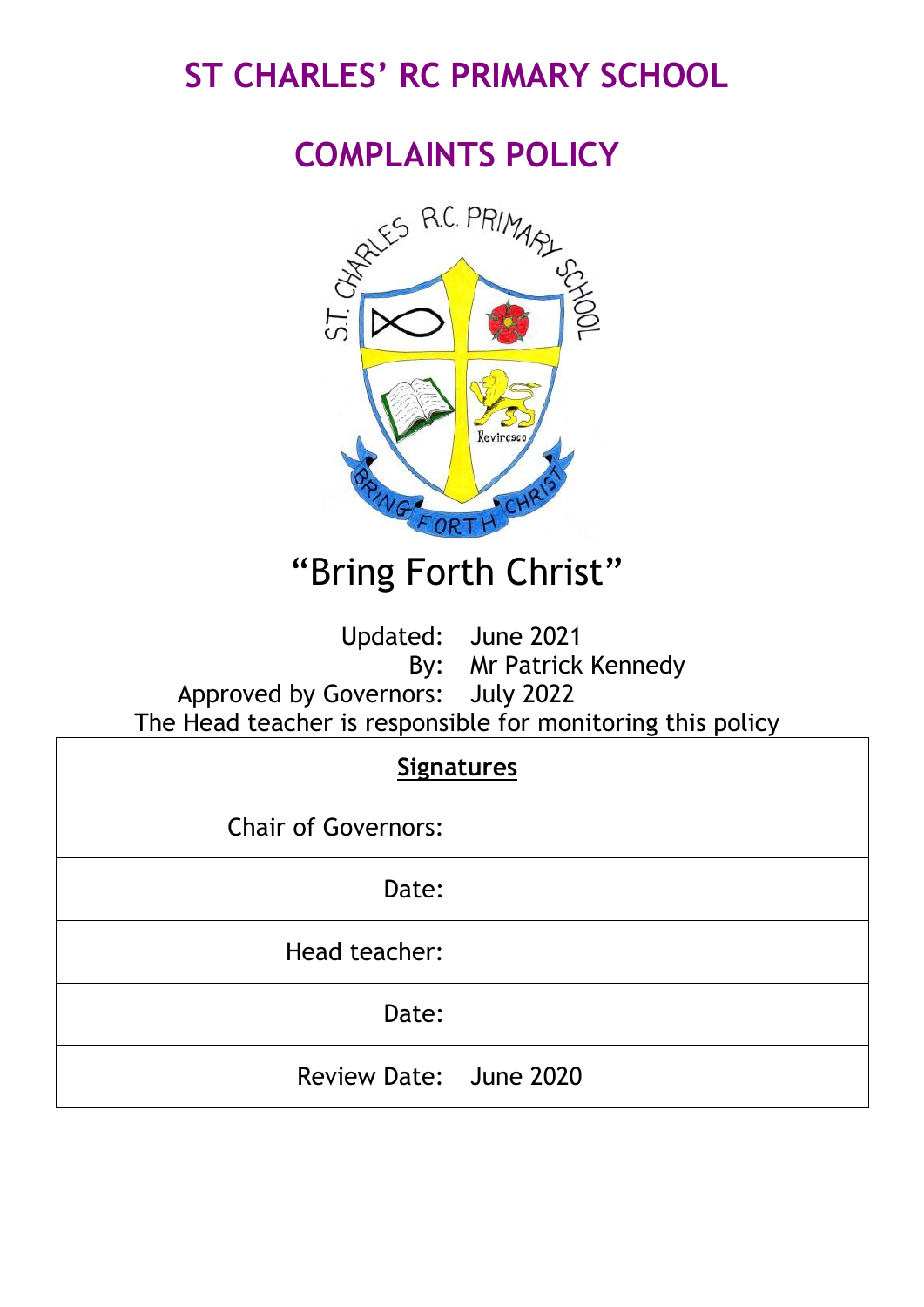#### **PROCEDURES FOR THE HANDLING OF COMPLAINTS**

# **1. Introduction and Scope**

#### **We care about what you think**

The Policy of this School is to work in partnership with parents/carers and the wider community. Therefore any person, including members of the public, can make a complaint. We try hard to do our best for all our pupils/students. Your views help us plan for the future. We like to know when things are going well. We also want parents/carers to tell us about their worries, concerns or complaints as soon as possible. It is much easier for the school to sort out a recent problem than something that happened some time ago.

#### **Our commitment to you**

•We will deal with your concern or complaint in a professional manner.

- It will be looked into thoroughly, fairly and as quickly as possible.
- •We will keep you up-to-date with what we are doing.
- •We will apologise if the school has made a mistake.
- We will tell you what we are going to do to put things right.

#### **What to do first**

If you have a concern about anything we do you can tell us by telephone, in person or in writing. If any of these are difficult for you, a friend or advocate can speak to the school on your behalf. Most concerns or complaints will be sorted out quickly either by putting things right or by explaining the School's actions to you.

In accordance with equality law, we will consider making reasonable adjustments if required, to enable complainants to access and complete this complaints procedure. For instance, providing information in alternative formats, assisting complainants in raising a formal complaint or holding meetings in accessible locations. We take our duties under equality law seriously and we encourage any person having difficulty accessing this procedure to contact us immediately in order that reasonable adjustments can be made.

Complainants should not approach individual governors to raise concerns or complaints. They have no power to act on an individual basis and it may also prevent them from considering complaints at the Review Stage of the procedure.

Try to go to the member of staff involved or your child's class teacher (primary and nursery schools)/ your child's form tutor or head of year (secondary) who will either deal with your issue or pass you on to someone who is more able to help.

Please remember that the beginning or end of the school day can be a very busy time. If you talk to a teacher at these times, for practical reasons, it may not be possible to sort things out there and then. Be prepared for them to make an appointment to see you/to ring you at a more convenient time.

In considering concerns or complaints, the School will ensure that they are dealt with effectively and with fairness to all parties. Where possible, complaints will be resolved informally. Where a complaint has not been resolved informally, then the formal procedures set out in section "6(ii)" will be followed. Where your concern or complaint is considered sufficiently complex or serious, the school may choose to investigate formally from the outset.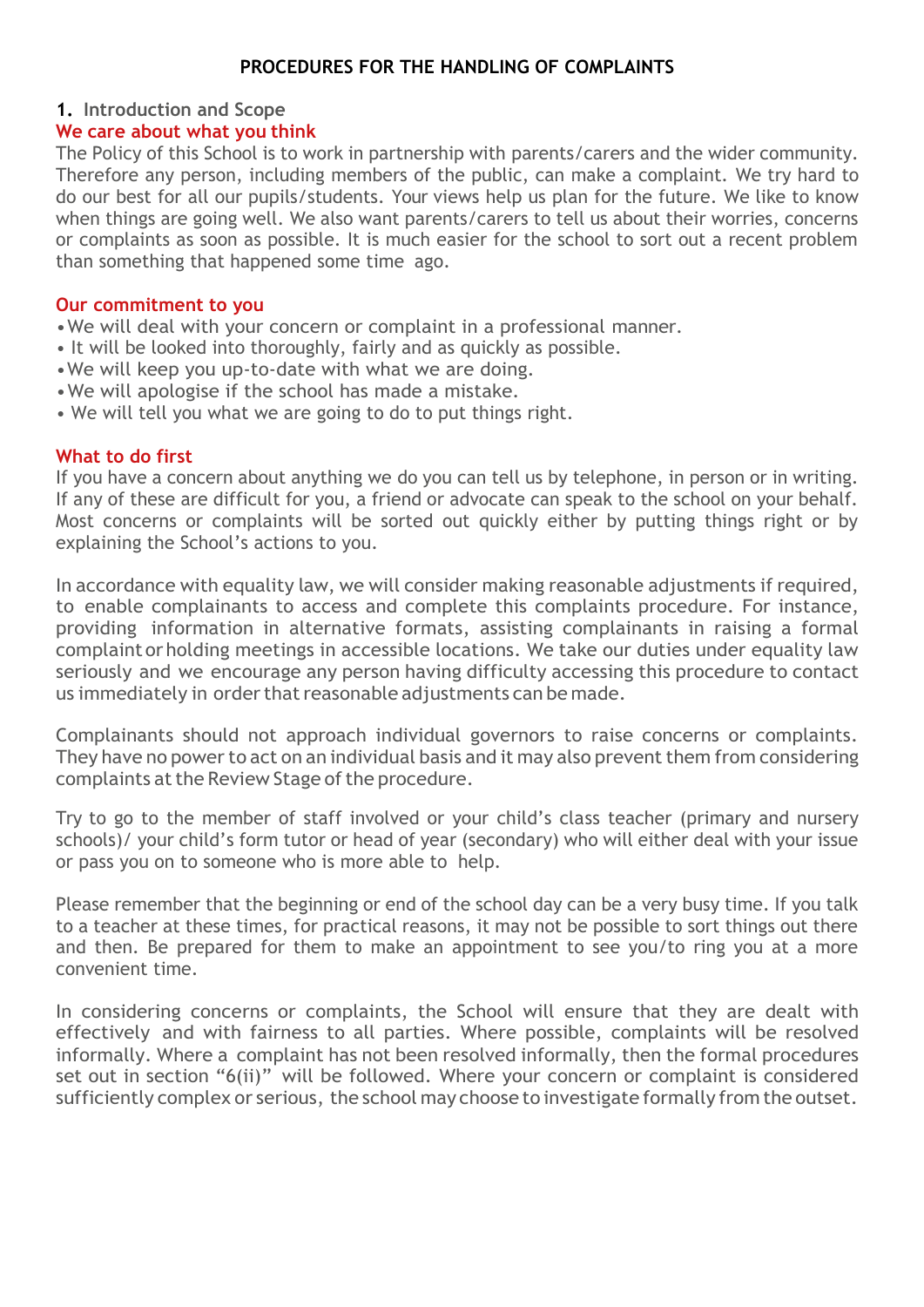- **2. What is a concern or a complaint?**
- a) A concern or a complaint is defined as:
	- o An expression of dissatisfaction about the conduct/operation of the School.
	- o The conduct of, actions orlack of actions by a member of staff/the Governing Board/an individual governor.
	- o Unacceptable delay in dealing with a matter orthe unreasonable treatment of a pupil or other person.
- b) This procedure does not cover complaints or concerns that are dealt with under other statutory procedures, including those listed in the following table, as separate procedures apply.

**Note**

- Serious complaints or allegations relating to the abuse of children, assault, criminal or financial matters are also subject to separate procedures. The table following is not exhaustive, and separate procedures may exist for other categories.
- For complaints regarding governors, the school will follow this Policy to resolve the issue.

| These procedures do<br>not cover                                                                                               | Who to contact                                                                                                                                                                                                                                                                                                                                                                                                                                                                                                                 |
|--------------------------------------------------------------------------------------------------------------------------------|--------------------------------------------------------------------------------------------------------------------------------------------------------------------------------------------------------------------------------------------------------------------------------------------------------------------------------------------------------------------------------------------------------------------------------------------------------------------------------------------------------------------------------|
| Admissions to schools<br><b>Appeals for schools</b>                                                                            | Concerns about admissions/appeals, should be raised with<br>Lancashire County Council (Pupil Access Team)<br>Email: ESCPupilAccessCentral@lancashire.gov.uk Tel: 0300 123 6707                                                                                                                                                                                                                                                                                                                                                 |
| <b>Inclusion Service:</b><br><b>Statutory assessments</b><br>of Special Educational<br><b>Needs and Disabilities</b><br>(SEND) | Concerns about Special Educational Needs and Disabilities, should<br>be raised with Lancashire County Council Tel: 0300 123 6706<br>Email: enquiries@lancashire.gov.uk                                                                                                                                                                                                                                                                                                                                                         |
| <b>School reorganisation</b><br>proposals                                                                                      | Concerns school re-organisation proposals should be raised with<br>Lancashire County Council (School Place Planning Team) Email:<br>schoolplanning@lancashire.gov.uk                                                                                                                                                                                                                                                                                                                                                           |
| <b>Child Protection</b><br>Investigation                                                                                       | Complaints about child protection matters are handled under our<br>child protection and safeguarding policy and in accordance with<br>relevant statutory guidance.<br>If you have serious concerns, you may wish to contact the local<br>authority designated officer (LADO) who has local responsibility for<br>safeguarding or the Multi-Agency Safeguarding Hub (MASH).<br>Email: MASHeducation@lancashire.gov.uk                                                                                                           |
| School Exclusions *                                                                                                            | Further information about raising concerns about exclusion can be<br>found at: www.gov.uk/school-discipline-exclusions/exclusions.<br>Concerns about exclusions should be raised with Lancashire<br>County Council (Pupil Access Team)<br>Email: ESCPupilAccessCentral@lancashire.gov.uk Tel: 0300 123 6707<br>*complaints about the application of the behaviour policy can be<br>made through the school's complaints procedure. Please refer to<br>the school's behaviour policy which is located on the school<br>website. |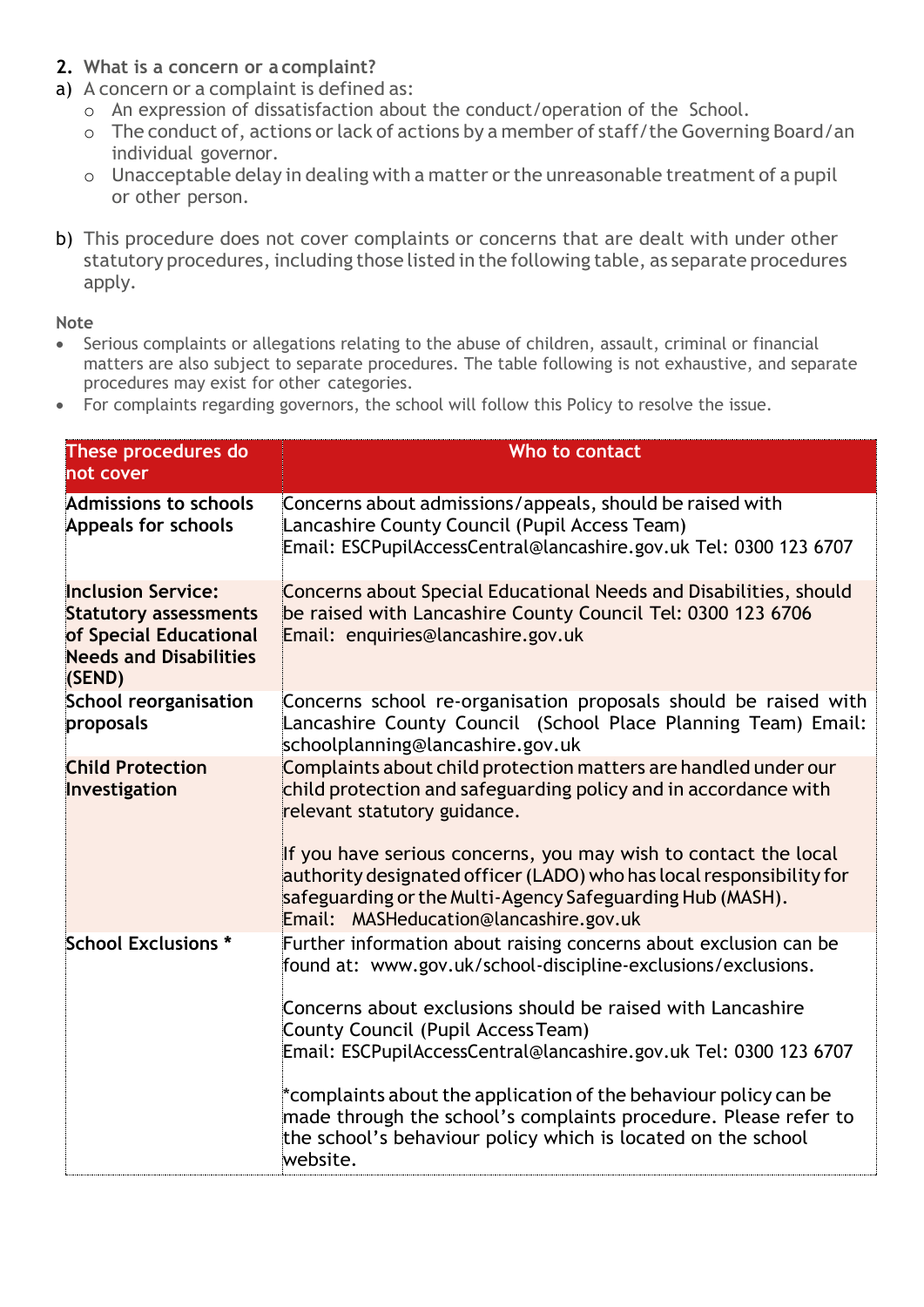| These procedures do<br>not cover                                                                                                                         | Who to contact                                                                                                                                                                                                                                                                                                |
|----------------------------------------------------------------------------------------------------------------------------------------------------------|---------------------------------------------------------------------------------------------------------------------------------------------------------------------------------------------------------------------------------------------------------------------------------------------------------------|
| Whistleblowing                                                                                                                                           | We have an internal whistleblowing procedure for all our employees,<br>including temporary staff and contractors.                                                                                                                                                                                             |
|                                                                                                                                                          | The Secretary of State for Education is the prescribed person for<br>matters relating to education for whistleblowers in education who do<br>not want to raise matters direct with their employer. Referrals can be<br>made at: www.education.gov.uk/contactus.                                               |
|                                                                                                                                                          | Volunteer staff who have concerns about our school should<br>complain through the school's complaints procedure. You may<br>also be able to complain direct to Lancashire County Council or<br>the Department for Education depending on the substance of your<br>complaint<br>www.education.gov.uk/contactus |
| <b>Staff grievance</b>                                                                                                                                   | Complaintsandfeedback@lancashire.gov.uk<br>Complaints from staff will be dealt with under the school's internal                                                                                                                                                                                               |
| procedures                                                                                                                                               | grievance procedures.                                                                                                                                                                                                                                                                                         |
| <b>Staff conduct</b>                                                                                                                                     | Complaints about staff will be dealt with under the school's internal<br>disciplinary procedures, if appropriate.                                                                                                                                                                                             |
|                                                                                                                                                          | Complainants will not be informed of any disciplinary action taken<br>against a staff member as a result of a complaint. However, the<br>complainant will be notified that the matter is being addressed.                                                                                                     |
| <b>Complaints about</b><br>services provided by<br>other providers who<br>may use school<br>premises or facilities                                       | Providers should have their own complaints procedure to deal with<br>complaints about their service. Please contact them direct.                                                                                                                                                                              |
| <b>National Curriculum</b><br>content<br><b>Early Years Foundation</b><br><b>Stage Statutory</b><br><b>Framework Collective</b><br>worship Sex Education | Please contact the Department for Education at:<br>www.education.gov.uk/contactus                                                                                                                                                                                                                             |
| Unauthorised absence<br>fines                                                                                                                            | Please contact Lancashire County Council Tel: 0300 123 701                                                                                                                                                                                                                                                    |
| Freedom of<br><b>Information Data</b><br><b>Protection (GDPR)</b>                                                                                        | Data Protection Officer at the school and if this remains unresolved<br>the Information Commission Office Tel: 0303 123 1113<br>Email: dataprotectionfee@ico.org.uk                                                                                                                                           |
| <b>Functions of the</b><br><b>County Council</b>                                                                                                         | Complaints and Appeals Team Legal and Democratic Services County<br><b>Hall Preston</b><br>PR1 8XJ<br>Tel: 0300 1236701<br>Email: Complaintsandfeedback@lancashire.gov.uk                                                                                                                                     |
|                                                                                                                                                          |                                                                                                                                                                                                                                                                                                               |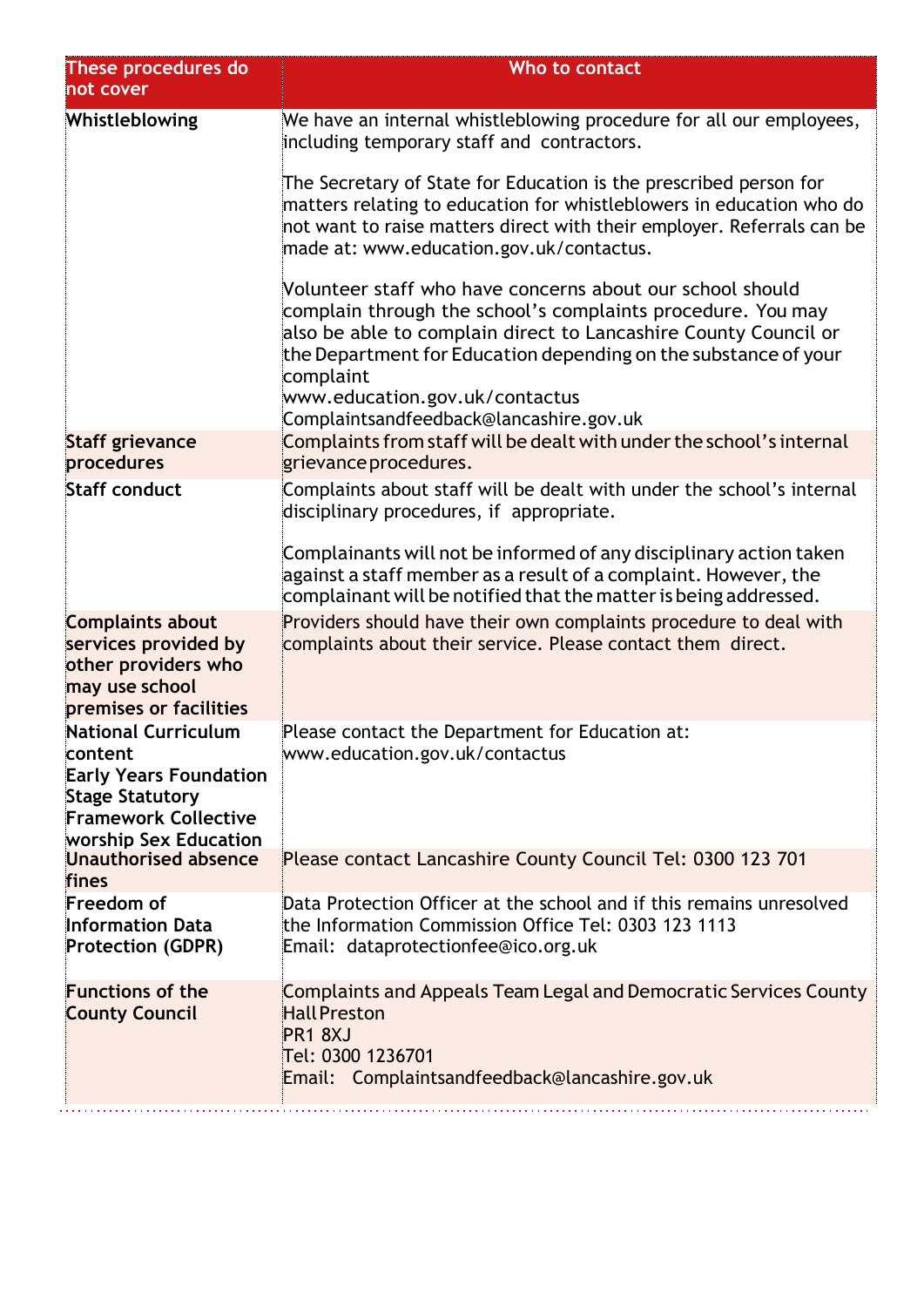# **3. AnonymousComplaints**

The School will always give serious consideration to concerns and complaints that are brought to its attention.However, anonymous complaints will not normally be considered.

# **4. Unreasonable Complaints**

There is a right to raise a complaint against a school and an expectation that the individual will exhaust the School's procedures. If the individual contacts the school again with the same issue, this could be seen as unreasonable and the school may choose not to respond.

The school should seek advice from Governor Services and their Legal Adviser, prior to taking the decision not to progress the complaint further. The school should not stop responding to a complaint because an individual is viewed as difficult to deal with or asks complex questions. The school may refuse to respond to the subject matter but not the correspondent.

The DfE provide additional guidance in 'Best Practice Guidance for School Complaints Procedures' (January 2019 and updated in March 2019).

See: [https://www.](http://www.gov.uk/government/publications/school-complaints-procedures/best-practice-)go[v.uk/government/publications/school-complaints-procedures/best](http://www.gov.uk/government/publications/school-complaints-procedures/best-practice-)[practice-](http://www.gov.uk/government/publications/school-complaints-procedures/best-practice-) advice-for-school-complaints-procedures-2019

# **5. Making a complaint**

The school expects that the majority of complaints to be made within three months of the incident being complained of. The school will consider complaints beyond this time frame in exceptional circumstances only.

Dependent on the type of complaint, the following table is a guide to whom it should be referred to:

| <b>Type of Complaint:</b>                                       | Contact the:                                        |
|-----------------------------------------------------------------|-----------------------------------------------------|
| Something that has happened, or failed to<br>happen, in School. | <b>Class teacher</b>                                |
| The actions of the class teacher.                               | Headteacher via the school.                         |
| The actions of the Headteacher.                                 | Chair of Governors via the school.                  |
| The actions of a governor.                                      | Chair of Governors via the school.                  |
| The actions of the Chair of Governors.                          | Vice Chair via the School.                          |
| The actions of the Governing Board.                             | <b>Clerk to the Governing Board via the School.</b> |

**6. Roles and Responsibilities of the Complainant**

The complainant will receive a more effective response to the complaint if they:

- explain the complaint in full as early as possible;
- co-operate with the school in seeking a solution to the complaint;
- respond promptly to requests for information or meetings or in agreeing the details of the complaint;
- ask for assistance as needed:
- treat all those involved in the complaint with respect and
- refrain from publicising the details of their complaint on social media and respect confidentiality.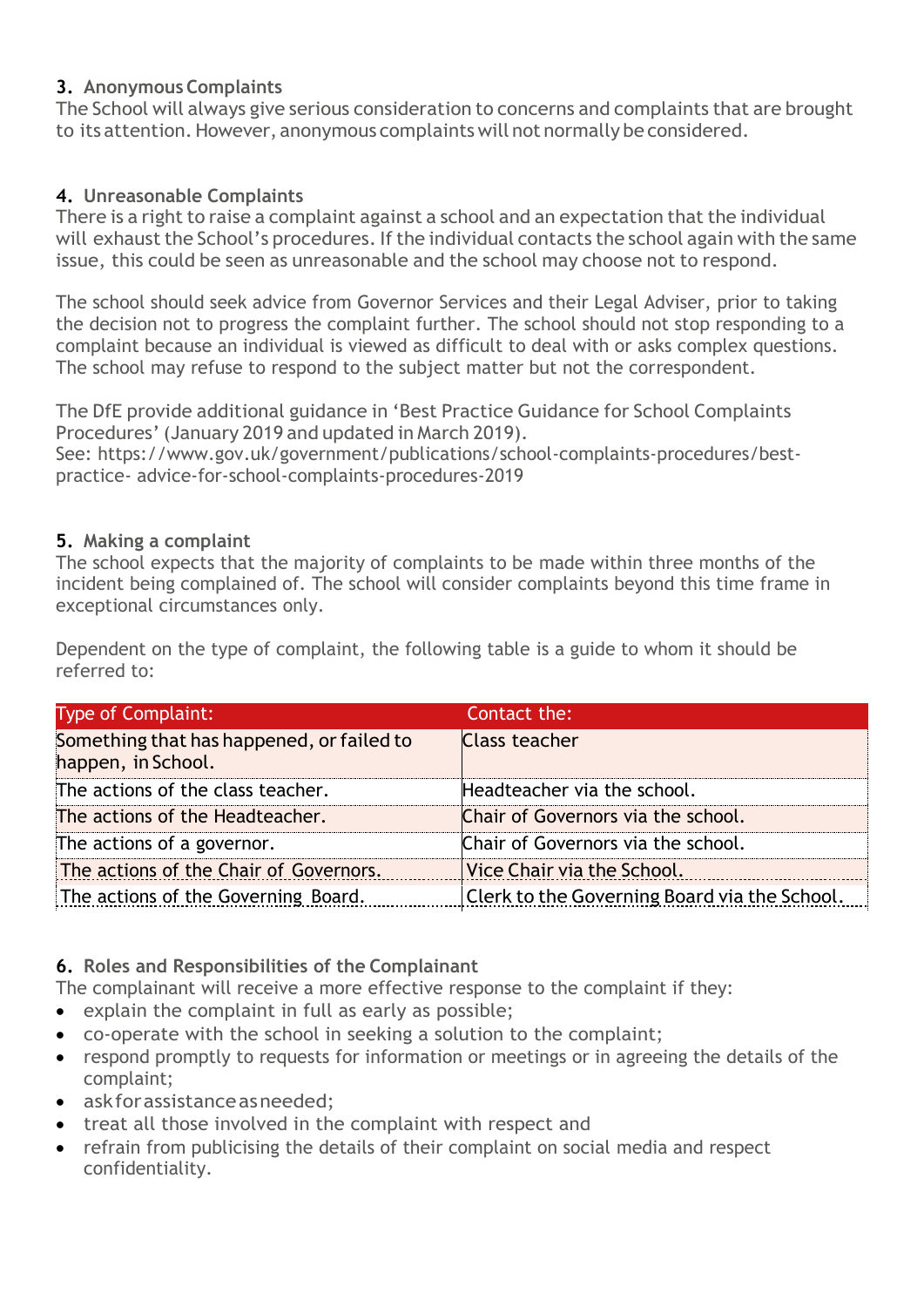The School /Governing Board would in most cases hope to resolve concerns and complaints at an informal stage, but the procedures allow for formal consideration of a complaint and a review stage if matters cannot be resolved.

The School is committed to dealing with complaints as speedily as possible and would plan to complete each stage within 20 school days. From time to time, it may not be possible to complete the process in that timescale. Where it is not possible, the complainant will be informed of any delays.

Where complaints are made against an individual member of the school staff or a governor, the individual will be informed of the complaint at the earliest opportunity and certainly before any investigation commences.

# **7. The Complaint Procedure**

# **(i) Informal Stage**

The school will seek to resolve complaints informally by email, telephone call, brief meeting as appropriate. If the complaint is unable to be resolved at this stage, the school will ask you to put your concerns or complaint in writing and the 'Formal Stage' - Paragraph 6(ii) of the procedures will commence from the date that the letter is received by the school.

If the school has not heard from you within 20 school days, it will assume that you do not want to take things any further and the complaint will be closed.

For concerns regarding the Headteacher, the complainant should put the complaint in a sealed envelope marked 'private and confidential' and addressed to the Chair of Governors via the School. Under Data Protection legislation, the school is not permitted to provide the personal details of the Chair of Governors, but the School will forward the envelope to Chair as soon as possible.

# **(ii) Formal Stage**

This stage will commence when the:

- Informal complaint has not been resolved to the satisfaction of the complainant.
- Or
- Complainant has indicated they wish to go straight to the formal stage.
- Or
- School feels that the complaint is inappropriate for an informal resolution.

The person responsible for investigating the complaint will:

 $\bullet$  Following receipt of the written complaint, formally acknowledge receipt of the complaint and ensure the complainant receives an up to date copy of the School's Complaint Policy and Procedures. It should be clarified what the complainant feels would put things right if it is not clear in the correspondence.

**Note:** It is acceptable for someone else to submit the complaint on behalf of the complainant with their knowledge and consent.

• Seek advice, as appropriate. (Dependent on the nature of the complaint, this could include: the Clerk to the Governing Board; Legal Services; Schools' HR Team; the School's Adviser; the Schools' Finance Officer; Pupil Access Officer or other appropriate Lancashire County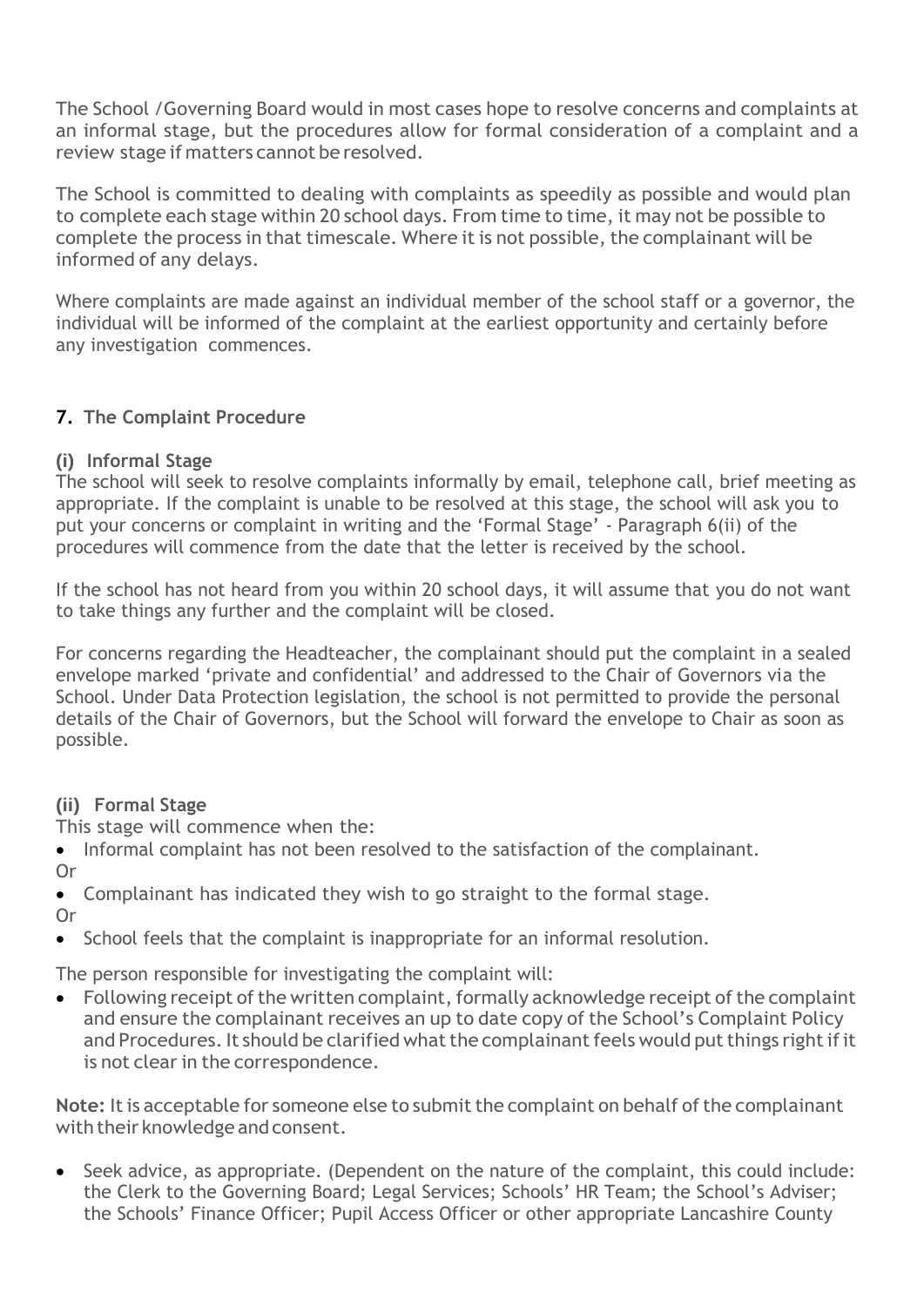Council Officer.)

- Inform the member of staff (or governor) if the complaint concerns them and provide them with a copy of the complaint and the School's Policy and Procedures.
- Arrange and complete a full investigation of the complaint.
- Prepare a report following the investigation; consider whether the complaint is substantiated or unsubstantiated and consider what actions may need to be taken.
- Advise the complainant, in writing, of the outcome of the investigation.

# **Should the Complaint Remain Unresolved**

• When a complaint remains unresolved, the complainant can request a review by the Complaints Review Committee to be arranged. This request must be received by the Clerk to the Governing Board with 20 school days of the notification from the Headteacher/Chair of Governors. The request must be in writing, set out the grounds as to which matters remain unresolved and include any relevant documentation.

**Note:** If the Clerk to the Review Committee does not hear from the complainant within 20 school days of the notification of the outcome of the investigation, the complaint will be closed.

• The Headteacher/Chair of Governors should make a record in the Complaints Register\* of the complaint and its outcome. This record may need to be updated by the Chair of the Review Committee in due course. The Complaints Register should be available for Ofsted Inspection purposes.

**\* Note:** This is a requirement for Academies and strongly recommended for maintained schools.

# **(iii) Complaints Review Committee**

In very exceptional circumstances where the complaint has not been resolved by the Headteacher/Chair of Governors, a meeting of the Complaints Review Committee will be arranged to review the complaint. The request must be made in writing to the Clerk to the Governing Board via the school. The request for the review must clearly set out the matters which remain unresolved.

The Clerk to the Governing Board will acknowledge receipt and will convene the Complaints Review Committee. It is not expected to take more than 20 days to convene but the Clerk to the Committee will update the complainant as appropriate.

The clerk will request copies of written evidence and will circulate the papers 5 school days before the Committee meets. The committee will not normally accept, as evidence, recordings of conversations that were obtained covertly and without the informed consent of all parties being recorded.

The committee will also not review any new complaints at this stage or consider evidence unrelated to the initial complaint to be included. New complaints must be dealt with from Stage 1 of the procedure.

The meeting will be held in private. Electronic recordings of meetings or conversations are not normally permitted unless a complainant's own disability or special needs require it. When a request for the meeting to be recorded is received, this must be with the clerk in advance of the meeting taking place. The consent of all parties concerned must be obtained. The request and the decision will be recorded in the minutes of the meeting. The Committee will: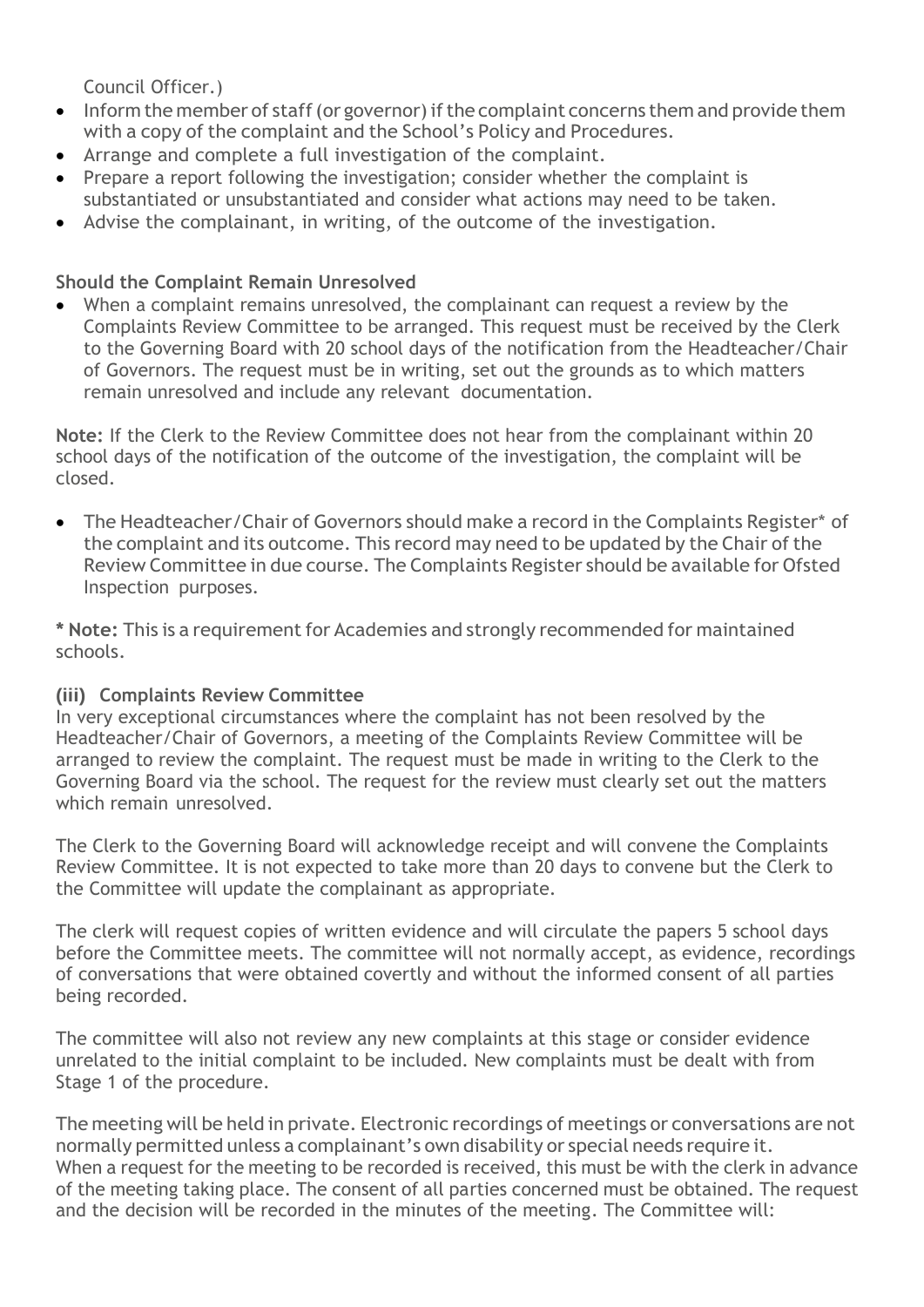- Consist of 3 governors who have no prior knowledge of the complaint.
- With the Clerk, prepare an Agenda and invite the Headteacher and/or Chair of Governors, (as appropriate) and the complainant to the meeting.

**Note:** It is the responsibility of the Headteacher/Chair of Governors and the complainant to secure their own witnesses and neither party can dictate who the other party brings.

- Consider the written materials;
- Consider the complaint and the Headteacher's (or Chair of Governor's) action.
- Seek advice and support as necessary.
- Consider the oral evidence provided at the meeting.

If the complainant is invited to attend the meeting, they may bring someone along to provide support. This can be a relative or friend. Generally, we do not encourage either party to bring legal representatives to the committee meeting. However, there may be occasions when legal representation is appropriate. For instance, if a school employee is called as a witness in a complaint meeting, they may wish to be supported by union and/or legal representation.

At the end of their review, the Complaints Review Committee will:

- Determine whether to dismiss or uphold the appeal in whole or part.
- Where upheld, decide on recommendations that should be reported to the Governing Board by the Chair of the Review Committee.
- Advise the Headteacher/Chair of Governors (as appropriate) and complainant of their findings.
- Advise the complainant of any further action they may wish to take if they remain dissatisfied.

Following the review, the Chair of the Committee will arrange for the School's Complaints Register to be amended to include a brief summary of the complaint and the findings of the Complaints Review Committee. In addition, the Chair of the Committee will ensure that the matter in general terms and any recommendations be reported to the Governing Board.

**This concludes the School's Complaints Procedure.**

# **8. Withdrawal of a Complaint**

If the complainant wishes to withdraw their complaint at any time, they will be asked to confirm this **in writing.**

# **9. The Role of the Local Authority or Diocesan/Church Authority**

The role of the Local Authority (LA) (and/or the Diocesan/Church Authority for church schools) is prescribed by legislation. In responding to complaints about schools, the LA (Diocesan/Church Authority) will explain to the complainant:

- That schools are self-managing and are responsible for administering procedures that deal with complaints made against them.
- The appropriate procedures for their complaint and refer them to the Headteacher, Chair of Governors or Clerk, as appropriate.
- The school may seek advice and support from the appropriate Local Authority Officer or the School's Adviser (and/or the Diocesan/Church Authority).